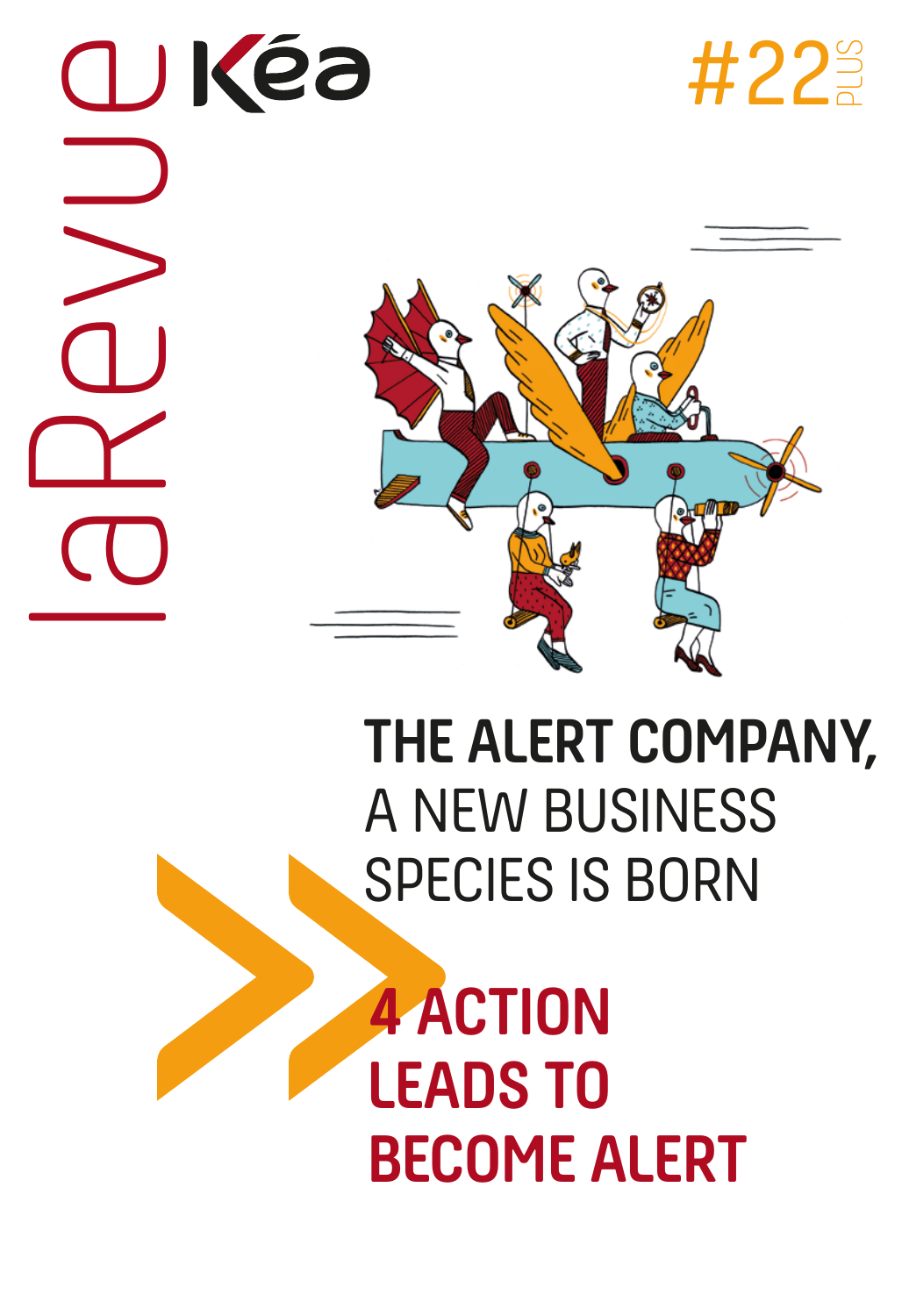#### **4 COURSES OF ACTION TO BECOME ALERT**

**Incubators, acquisitions, creating independent units: many large groups have resorted to these organisations in the hope of themselves becoming agile. In our opinion, while these practices offer advantages, they're not enough. The effect is similar to a rapid sugar-hit but can disappear just as quickly. You cannot solve complexity by simplifying it, in the same way that you cannot achieve a successful transformation by sending it back outside your organisation. Everything is a question of integration and slow digestion. The same principle applies for an alert business.**

*"When a man is hungry, it's better to teach him to fish than to give him a fish."* This expression, attributed to Confucius, puts us on the right track: the real challenge is to make transformation a *capability*, in other words *both the knowledge and the ability of the organisation to transform itself.* We provide four tips to enhance the capability for transformation. There's no miracle formula here. The idea is not to tick boxes to ensure you fulfil the conditions of an alert business, nor to copy-paste any practice seen at a competitor.

## **TACKLE THE DESIGN OF YOUR ORGANISATION**

Nearly all businesses today operate using a matrix model. While it was beneficial during growth phases and enabled businesses in all sectors to become truly global, it reveals its limits a little more every day in the VUCA world.

As a result, new models are emerging regularly: platforms (Uber, Amazon, Airbnb), cellular and teal organisations<sup>1</sup> (Favi, Zappos, Gore).

The organisation model has proven to be a major driver to enable your business to become more alert: combining local relevance and strategic alignment, quality of rapid execution and capability for prospective vision; developing cooperation in an open ecosystem... Tomorrow's organisation – post-matrix – will therefore be based on the strength of ties made by each employee and combining them correctly: belonging, transactional links and cohesive ties. Simplify, eliminate duplication, reduce the number of levels!

# **ADOPT MODULAR THINKING**

**IF YOUR URGAINISATION**<br>
Nearly all businesses today operate using a<br>  $\rightarrow$  Change your strategic planning processes:<br>
matrix model. While it was beneficial during favor<br>
from process to growth phases and enabled businesse > Change your strategic planning processes: favour a modular approach leaving you the option to reposition yourself over time. The 'light footprint' approach, developed by the American army<sup>2</sup> can be transposed to your business: prospective scenarios to be left open as long as possible before being decided, investments that can be adjusted over time, strategy by informed opportunism, greater freedom allowed for actions and decisions in the field... In other words, forget the determinism of your 5-year plans or mediumterm plans, set aside the game of chess and play  $Go^3$ .

> Run away from gigantism, avoid solving everything to the overall mesh of your business. To take fast, targeted action, the agile mode and empowering teams on the ground are essential.

> Favour movement to plan: be clear on the outline of your transformation but don't lose yourself in a detailed programme, encourage initiative, don't hesitate to readjust targets and act one step at a time.

1. 'Reinventing Organizations' - Frédéric Laloux, Ed. Nelson Parker, 2014. 2. See Kea & Partners *La Revue* no.22, page 6.

3. See '*The Go-playing manager*' - Marc Smia and Jean-Christian Fauvet, Organisation Ed., 2007.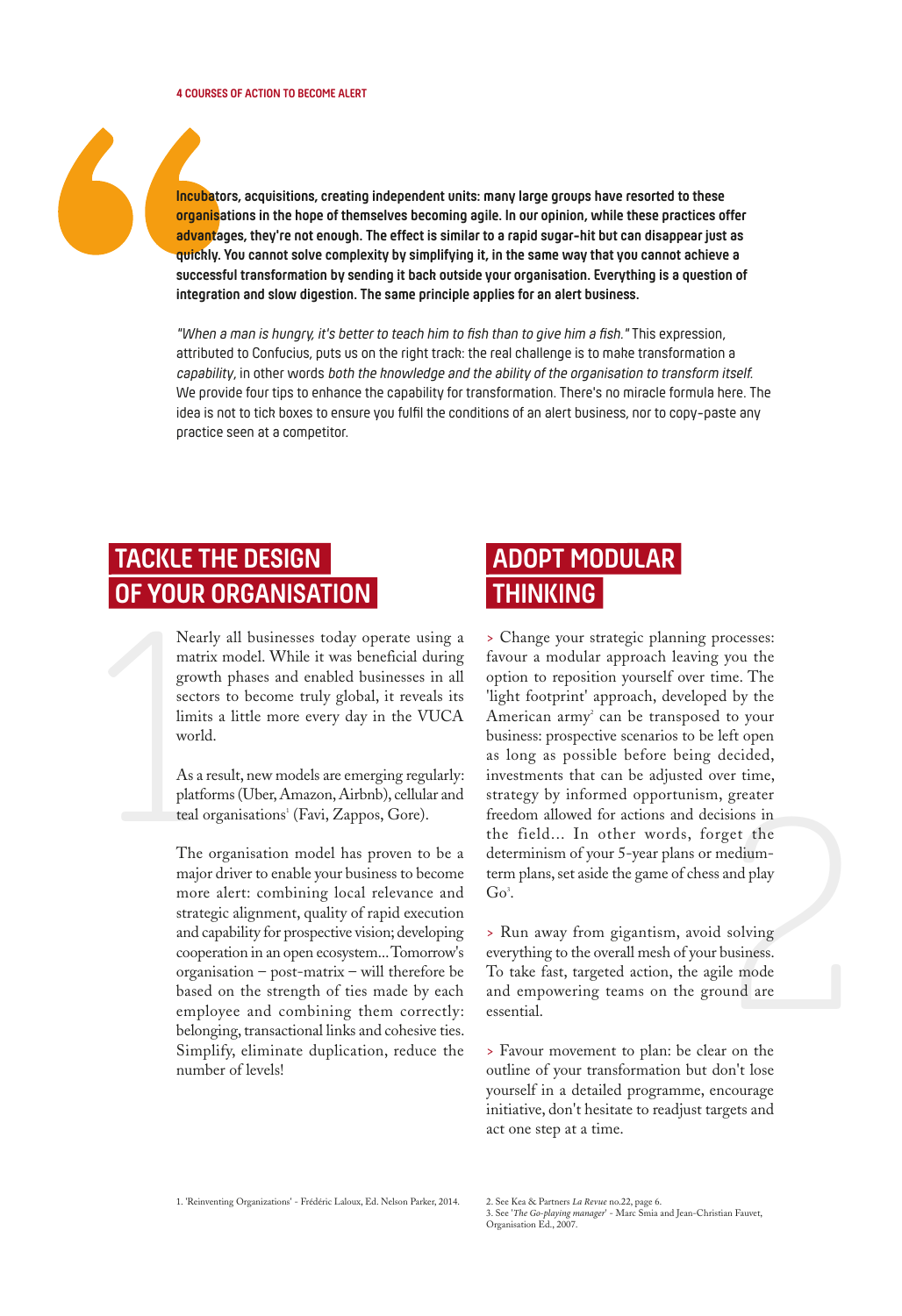> Go beyond conventional dashboards to understand the complexity of your business: pay attention to the invisible things that also have their own value and create positive energy (especially intangible assets); rely on the wisdom of crowds to decipher background trends; measure indices that change over time (NTS, CVA, REXI are some of the tools to be considered when broadening and refining the snapshot of your business<sup>4</sup>).

## **KILL THE INERT AND PROVOKE DISORDER**

Eliminate the gluons - all these bottlenecks that restrict movement and prevent entrepreneurial energy from being expressed<sup>5</sup> - and provoke constructive disorder, aligned with the vision and conducive to taking action.

Elimin<br>bottleno<br>prevent<br>expressee<br>aligned<br>taking aa<br>> Agains<br>autonor<br>operatio<br>commer<br>subsidian<br>etc. Valu<br>practices > Against the gluons that hinder your employees' autonomy, encourage field initiatives on operational questions: in a shop, what commercial gestures are possible; in a given subsidiary, which local choice is encouraged, etc. Value, celebrate, encourage these local practices.

> > Against the gluons linked to processes, simplify and increase flexibility as much as possible. For example, the budget process often slows down taking action: "We have to spend it all, otherwise the budget won't be renewed next year"; "Anyway, we don't decide anything more once it's all agreed"; "No, we can't throw ourselves into such an activity because it was not planned in the budget!" Another example is the human resources system. There too, career development often follows rigid frameworks that get in the way of staff motivation.

# **TRAIN YOUR TEAMS TO BECOME ALERT**

The challenge is twofold: making everyone understand that the business environment is continually changing and giving the organisation systems appropriate to this environment, with the support of external entities if necessary.

painsation<br>nent, with<br>ressary.<br>past and<br>mgs stand,<br>initional,<br>t develop<br>ssons can<br>as created<br>for your<br>f the hill<br>encourage > Tell your team to question the past and identify opportunities for action: as things stand, is the company agile, anticipating, aspirational, authentic, autonomous? When did it develop a particular component and what lessons can be drawn from it? Kea & Partners has created a maturity chart to measure the 5A for your company and assess the height of the hill to climb.

> Start your corporate university to encourage learning, training and knowledge transfer, and at the same time educate mindsets about change. The aim is to have the VUCA world and the need to adapt accepted, and to encourage support for the alert company project to generate energy and autonomy on a daily basis.

> Give yourself the means to move quickly by preparing incubators, special forces, business units, war rooms, etc.

> Use the talents and strengths of not only your teams but also stakeholders in the ecosystem, through partnerships and strategic alliances. The ecosystem can make your company even more alert!

> Use a lexicon of movement to accustom your teams to the transformation culture. This is the gamble made by the OCP group (Office Chérifien des Phosphates): instead of 'programme', which seems fixed and detailed, the word 'movement' is preferred, by definition dynamic and flexible; 'structured teams' become 'self-organised groups'; 'governance' or 'project management' give way to 'support system'; in the place of 'projects' they refer to 'situations', linked to a work group, a master idea and an application point. The scope for reinventing language is vast.

<sup>4.</sup> See 'Kea's Compasses' – Kea & Partners' *La Revue* no.19.

<sup>5.</sup> See 'The paths of autonomy in the company' – Kea & Partners *La Revue* no.20.